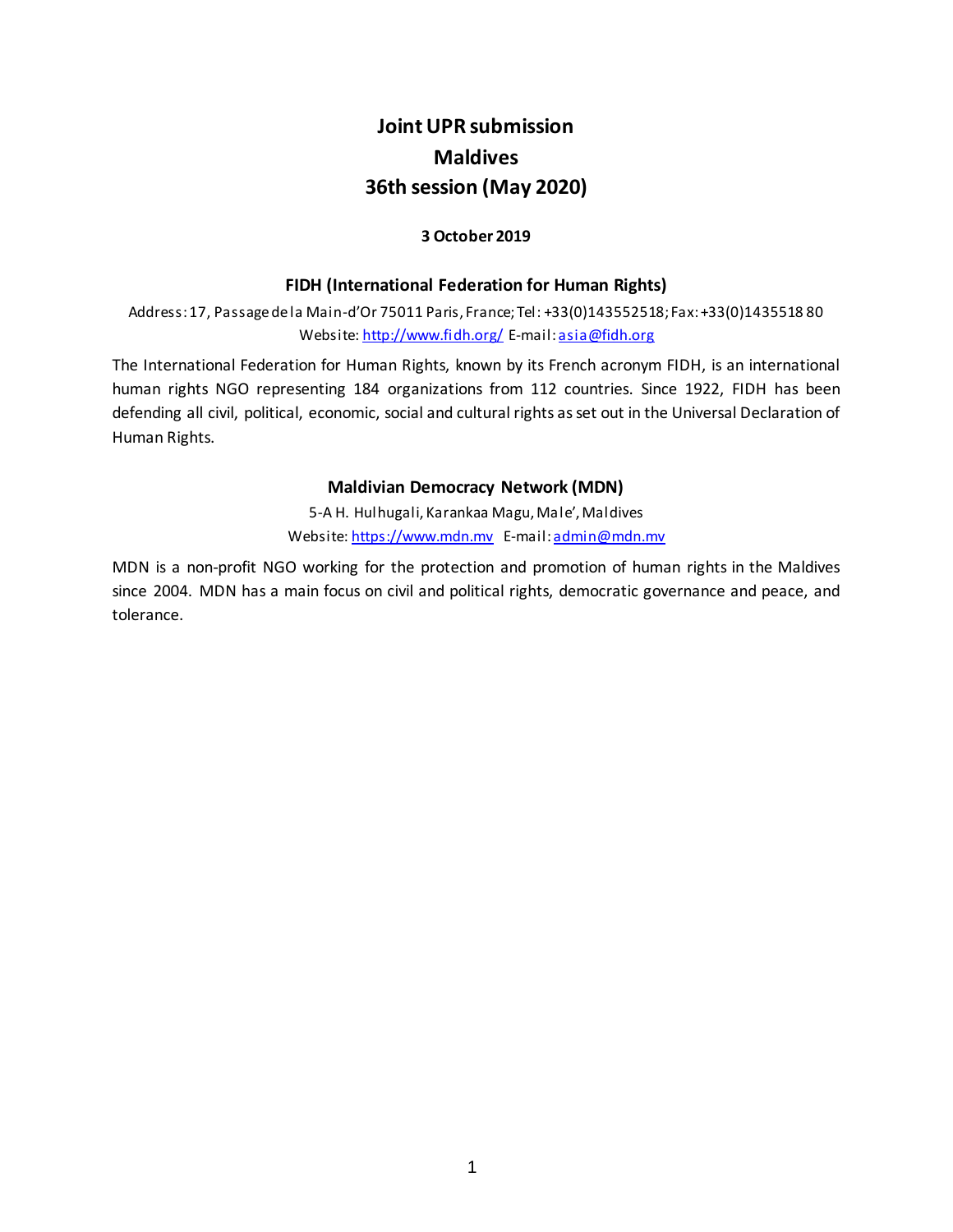1. The joint FIDH-MDN Universal Periodic Review (UPR) submission focuses on the following human rights issues in the Maldives, since the second UPR cycle, which began in May 2015: the National Human Rights Institution; human rights defenders; freedom of expression; discrimination against women; violence against women; migrant workers; administration of justice; law enforcement; accountability for past crimes; detention conditions; torture and ill-treatment; enforced disappearances; the death penalty; and freedom of religion or belief.

#### **National Human Rights Institution remains ineffective**

- 2. In the past four years, the Human Rights Commission of the Maldives (HRCM) has not made any progress in strengthening the institution and failed to take significant actions amid a human rights backslide. During its second UPR, the Maldives received five recommendations that called for the "strengthening" of the country's national human rights institution (NHRI) and ensuring its independence and impartiality. The government accepted four of the five recommendations.
- 3. The HRCM suffers from a significant lack of resources and adequate training, particularly in its investigation department, which limits its ability to address human rights violations. The HRCM has also neglected the work of human rights defenders in the Maldives and failed to ensure their protection, assistance, and access to the commission's resources.
- 4. Since 2015, MDN's annual review of the performance of the HRCM has included a recommendation that the HRCM establish a hotline or a point of access for human rights defenders to assist in their work. Despite the urgent need for such a system, this recommendation has not been incorporated in the HRCM's Strategic Plan unveiled in June 2016 for the period of 2016-2020. By contrast, the HRCM has advised MDN to use the commission's existing complaints mechanism in case of threats to human rights defenders.
- 5. At the time of writing, the HRCM is accredited as a 'B' grade NHRI by the Sub-Committee on Accreditation by the Global Alliances of National Human Rights Institution due to a gap in their enabling act to ensure pluralism within the commission.

- Provide the Human Rights Commission of the Maldives with the necessary human and financial resources to ensure it can establish an *ad hoc* focal point tasked with the protection of human rights defenders.
- Make necessary amendments to the Human Rights Commission of the Maldives Act to ensure the independence and impartiality of the HRCM's members in accordance with the 'Paris Principles.'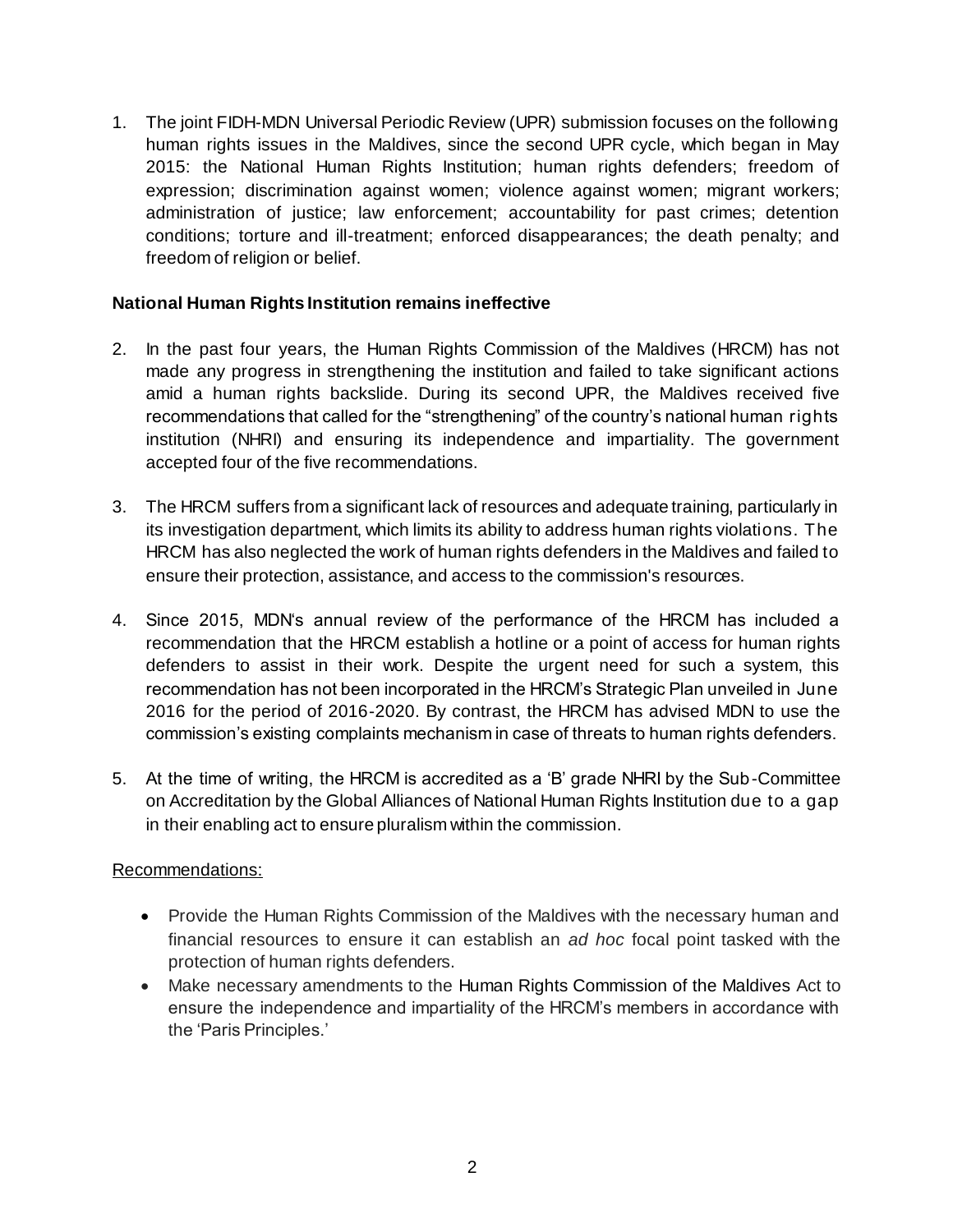#### **Human rights defenders remain at risk**

- 6. Human rights defenders and civil society organizations in the Maldives remain at risk and have continued to receive threats from violent extremists. During its second UPR, the Maldives received 10 recommendations regarding protection and the creation of a safe environment for human rights defenders, journalists, and members of civil society. The government accepted all 10 recommendations,
- 7. Since December 2018, cases of violent threats have been reported to the Maldives Police Service, but no action has been taken against individuals issuing those threats, particularly through social media platforms. MDN is currently unaware of whether these cases have been investigated. This lack of action by the authorities has emboldened individuals to continue to carry out their targeted harassment of human rights defenders.

#### Recommendations:

- Ensure a safe and enabling environment in which human rights defenders are effectively protected and can promote human rights without fear of punishment, reprisal or intimidation.
- End impunity for attacks against human rights defenders by conducting prompt, effective, and thorough investigations, bringing the perpetrators to justice, and providing effective remedies and adequate reparation to the victims.
- Establish an effective mechanism to ensure the effective participation by civil society in decision-making processes related to the development of public policies and the adoption of national laws.

## **Freedom of expression: Online hate speech and threats go unchecked**

- 8. Politicians, journalists, bloggers, and members of civil society and minority groups continue to face threats from groups who have been targeting individuals and organizations for promoting democratic principles. The Maldives Police Service has been slow at responding to hate speech and threats against those exercising their right to freedom of expression, particularly online. During its second UPR, the Maldives received and accepted six recommendations that called for the respect, protection, and promotion of the right to freedom of opinion and expression.
- 9. In November 2018, defamation was decriminalized through the repeal by the People's Majlis (Parliament) of the Freedom of Expression and Right to Protection from Defamation Act. This was the result of an ambitious and extremely progressive legislative reform agenda promoted by the Maldivian Democratic Party, which won the parliamentary majority in the April 2019 elections.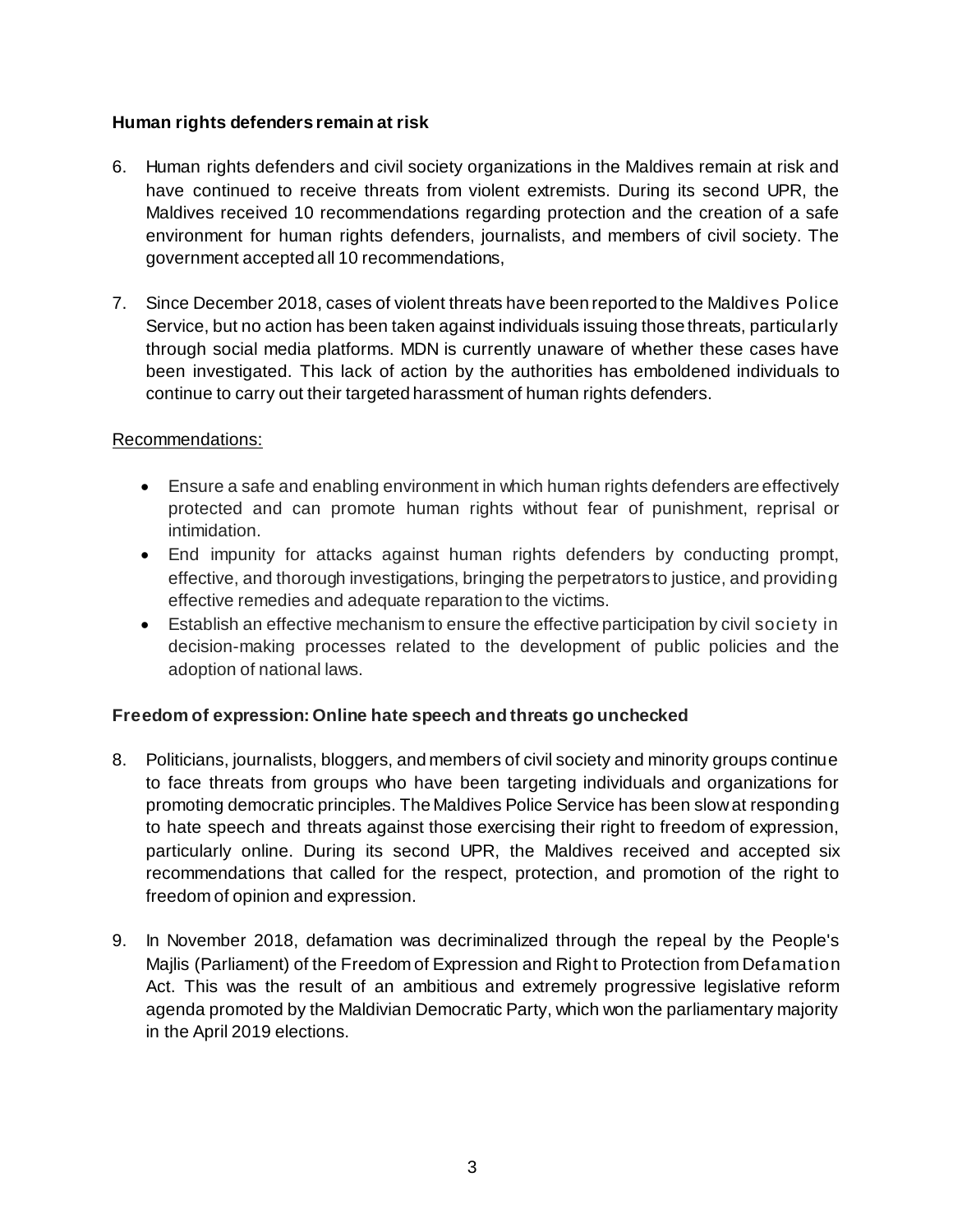#### Recommendations:

- Thoroughly investigate all cases of threats, intimidation, and harassment against individuals and organizations, particularly through the use of online platforms, and hold those responsible accountable.
- Take effective measures to tackle hate speech and incitement of violence on mainstream media, social media, educational material, religious sermons, religious advice, and in any other form.

## **Discrimination against women still rife**

- 10. Despite the adoption of the Gender Equality Law by the People's Majlis in August 2016, there has been no tangible evidence of its implementation. During its second UPR, the Maldives received and accepted all 21 recommendations that called for the elimination of discrimination against women, including the recommendation that called for the adoption of gender equality legislation and measures aimed at promoting the participation of women in public affairs and decision-making.
- 11. Discrimination against women has rapidly increased with the growth of religious fundamentalism in the country. While the Constitution and relevant laws address nondiscrimination, the relevant legal provisions are not systematically enforced. For example, following the nomination of two women as Supreme Court justices of the Maldives in August 2019, the Supreme Council of Islamic Affairs published a directive that stated that Islamic [Shari'a] law does not allow for women to hold positions as superior judges. Although the appointments were confirmed by the Parliament, no action was taken to correct the directive from the Supreme Council or to prevent future discriminatory directives.
- 12. During its second UPR, the Maldives also accepted one recommendation that called on the authorities to enhance access to reproductive health services, especially for adole scents and youth, and unmarried women. Despite these commitments, adolescents and young unmarried women in the Maldives continue to be excluded from access to essential sexual and reproductive health (SRH) education, information, services, and products. Th is exclusion has a negative impact on their rights to bodily autonomy and their physical and mental health wellbeing. Informal data available from funeral records indicate worrying trends in infant mortality and stillbirth numbers, which reflect a deterioration in SRH wellbeing of girls and women. According to data available from the Ministry of Gender, Family and Social Services, from January 2017 to August 2019, 95 cases of pregnancy among school-age girls were reported. In cases of pregnancy, girls are subjected to immediate suspension from formal education and transferred to alternative out-of-school and tuitionbased *ad hoc* education, isolation, and social stigma. This situation is underpinned by the failure of the education and healthcare systems to prepare and equip adolescents and young people to care for their reproductive health and well-being.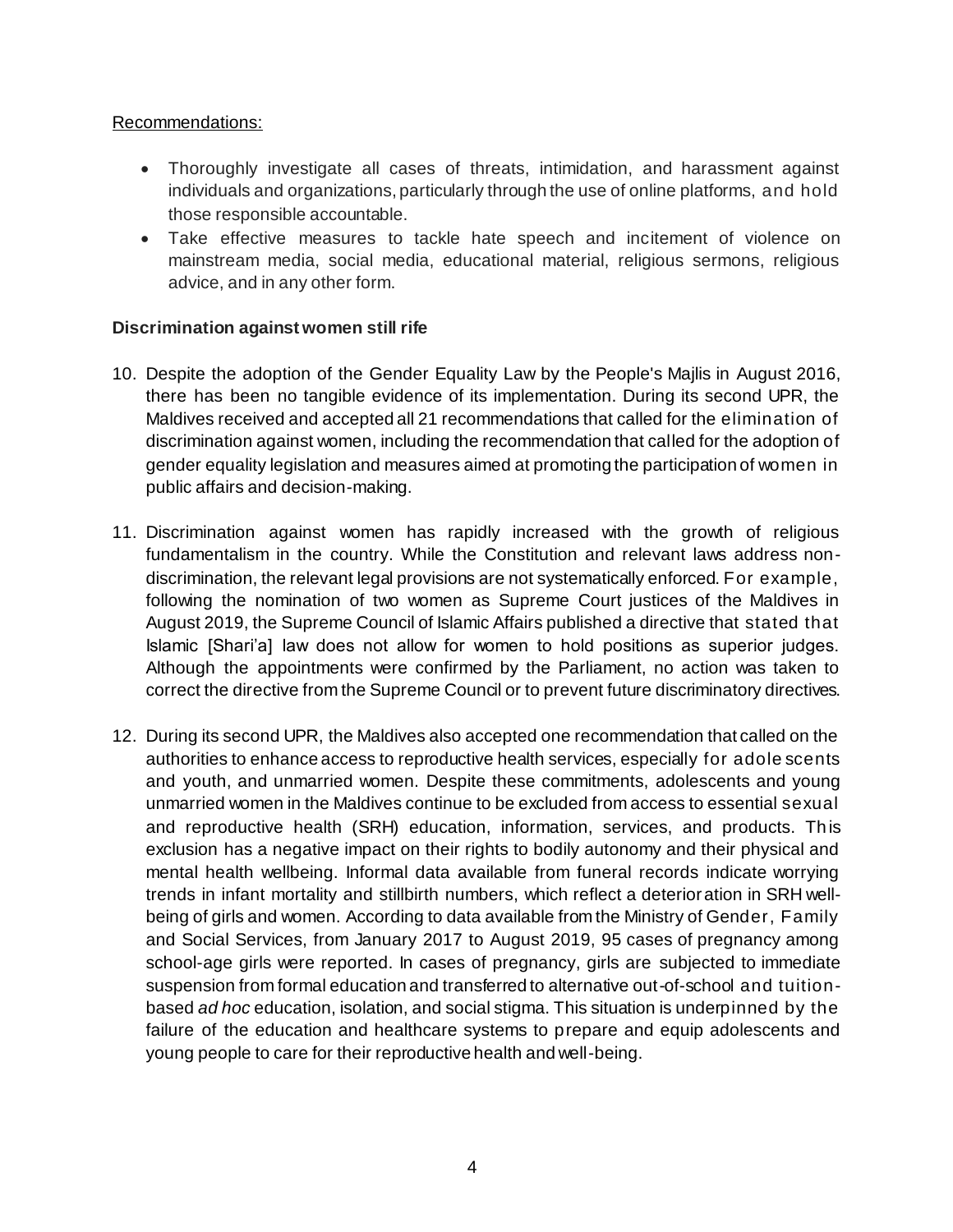- 13. An alarming recent development is the requirement in the National Standards for Family Planning Services 2017 for written spousal consent to obtain sterilization as a family planning method. While this requirement is set for both men and women, the discriminatory norms and practices against women embedded within society are reflected in the healthcare sector towards women seeking SRH rights, which makes these gaps in service provision a serious cause for concern. The Maldives Demographic and Health Survey (DHS) 2016-2017 found that surgical sterilization prevalence is 3.3% among women and 0.1% among men. In addition, the mandatory requirement to obtain spousal consent to surgical sterilization indirectly undermines women's bodily autonomy and access to reproductive healthcare.
- 14. During its second UPR, the Maldives received one recommendation that called for the government to withdraw the reservations made to Article 16 to the Convention on the Elimination of All Forms of Discrimination against Women (CEDAW). The government accepted this recommendation.
- 15. In March 2016, the Ministry of Foreign Affairs announced that the cabinet members decided to remove reservations to Article 16 number 1, subsection (b), (e),(f) (g), (h) and number 2 of CEDAW. Despite this decision, the government has made no tangible progress on removing the existing blanket reservations to CEDAW.
- 16. Lastly, efforts to increase equal opportunities for the participation of women in political life, such as the introduction of quotas and affirmative action, have not been made. Only four of the current 87 members of the People's Majlis are women.

## Recommendations:

- Ensure the allocation of adequate resources for the effective implementation of the Gender Equality Law.
- Develop a plan and allocate budgets to set up sexual and reproductive health (SRH) clinics in existing health centers and hospitals in every atoll to provide easy access to SRH education, information, and services.
- Strengthen existing healthcare systems to address any discrimination in the provision of sexual and reproductive health services, including family planning services on the basis of marriage and nationality.
- Remove mandatory spousal consent for long-term methods of family planning from the national standards.
- Withdraw the reservation to Article 16 of the Convention on the Elimination of All Forms of Discrimination against Women.

## **Violence against women and gender stereotypes remain widespread**

17. Despite the existence of the 2012 Domestic Violence Prevention Act (DVPA), which criminalizes domestic violence in multiple forms, the implementation of the law remains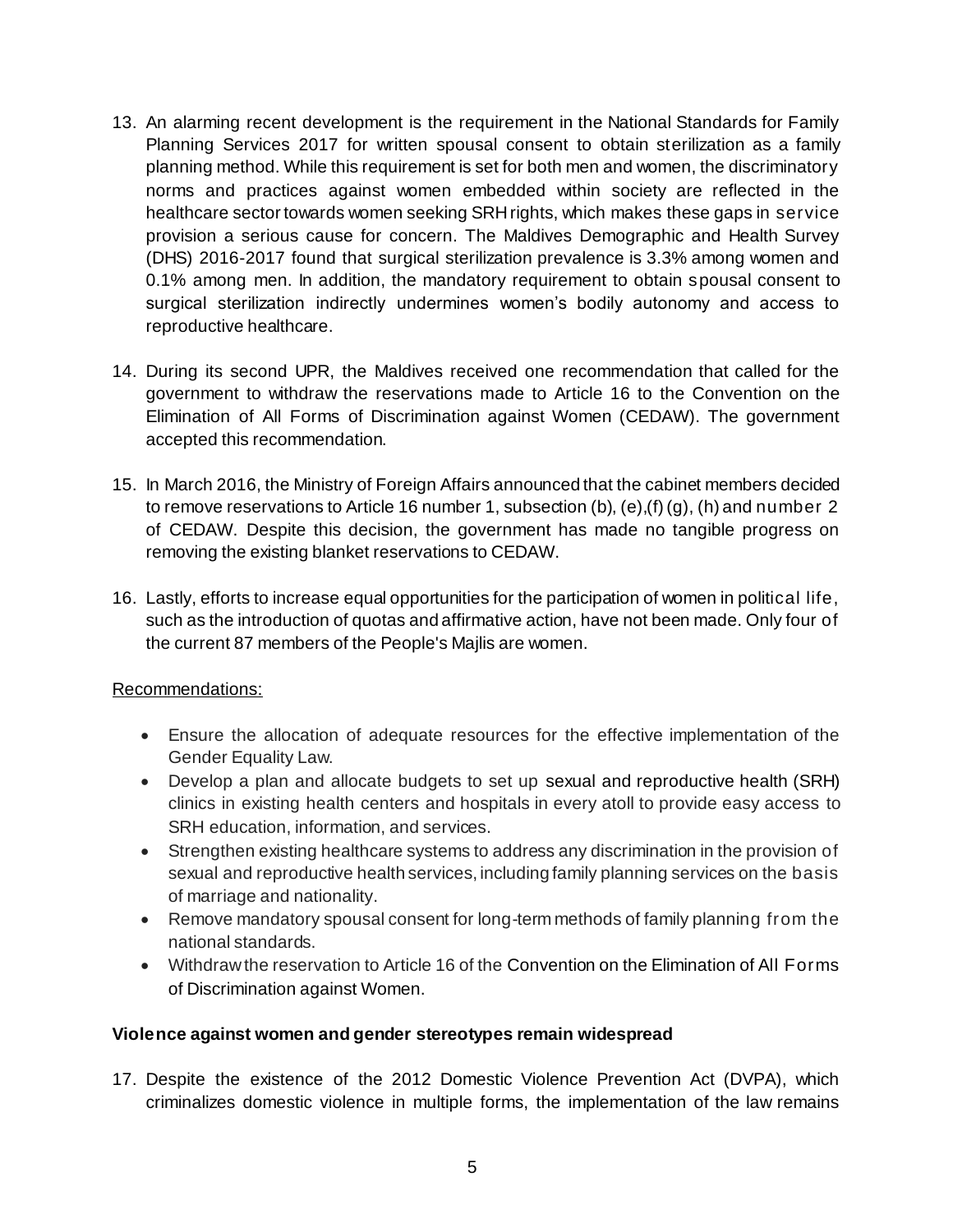ineffective and significant barriers to access justice remain for domestic violence survivors. During its second UPR, the Maldives received and accepted all 13 recommendations that called for measures to address violence against women, including domestic violence and female genital mutilation.

- 18. One in three women between the ages of 15-49 in the Maldives experience some form of violence at some point in their lives while one in five women experience intimate partner violence (IPV). Annual statistics for 2018 from the Family Protection Authority (FPA) sh ows that among the over 18 age group, 88% of domestic violence survivors are women and 11.5% are men.
- 19. Discriminatory practices and significant shortcomings in the judicial system contribute to prevent security and redress for victims of gender-based violence (GBV). There is no data available on the numbers of successful prosecutions of those accused of domestic violence and violence against women (VAW). The few cases that reach court relating to violence against women and girls are often reported to favor perpetrators. A critical case in point is that of Ziyadha Naeem, who suffered fatal injuries inflicted by her estranged husband in 2015. In March 2019, the accused was acquitted in a closed-door trial, despite the strength of evidence against him following a post-mortem and criminal investigations. The State Prosecutor appealed the case in April 2019 while the perpetrator remained at large. The occasional news article highlights the ineffectiveness of redress mechanisms in cases of GBV and VAW, as evidenced by a 2016 case where a man was fined 200 Maldivian rufiyaa (USD13) for assaulting his wife in public.
- 20. With regard to the promotion of harmful gender stereotypes, such practice is facilitated by the prevailing religious rhetoric that centers around patriarchal views on the unequal position of women. The conservative and radical religious views publicly broadcast using radio and television consistently promote norms, attitudes, and social expectations which undermine women's autonomy, selfhood, and freedoms. In December 2016, the President of the Women's Development Committee in Shaviyani Atoll Lhaimagu was subjected to a chemical attack on her face, followed by death threats. While this type of attack is highly unusual in the Maldives, the introduction of this particular type of violence against women raised alarm among civil society advocates. Women's attire is a constant topic of religious commentary with government entities, which make discriminatory regulations to control women's dress code. Religious narratives also inform the practice of gender segregation in the school environment, which further enhance differences based on sex and division among young people. Overall, the prevailing religious rhetoric undermines the message of gender equality in Islam and fails to promote women's human rights.
- 21. Chilling evidence on the propagation of harsh punishments against women justified by religious rhetoric is notable from two recent and unprecedented court decisions that permitted the stoning to death of two women who had been accused of extramarital sex. There is no known historical record o[f](https://www.dhivehisitee.com/judiciary/the-gemanafushi-stoning-rule/) the practice of [stoning](https://www.dhivehisitee.com/judiciary/the-gemanafushi-stoning-rule/) in the Maldivian judicial system, socio-cultural belief systems, or cultural practices. Despite this fact, in October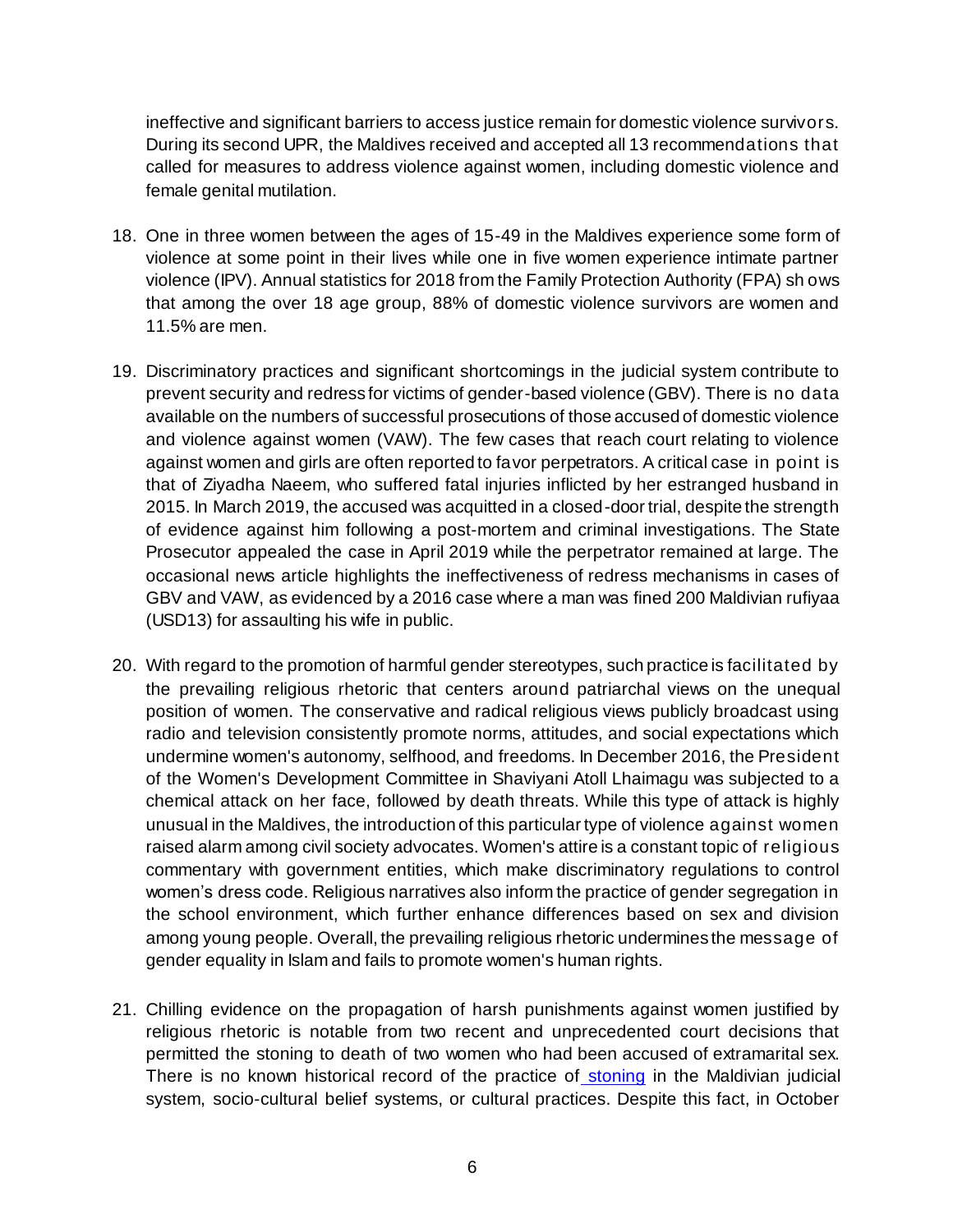2015, a woman was sentenced to [death by stoning](https://maldivesindependent.com/crime-2/maldives-court-sentences-woman-to-death-by-stoning-118541) in Gaaf Alif Gemanafushi Island by the local magistrate's court. In January 2019, the same sentence was handed out to a woman i[n](https://maldivesindependent.com/crime-2/maldives-top-court-quashes-death-by-stoning-verdict-for-adultery-143374) [Lhaviyani Atoll Naifaru,](https://maldivesindependent.com/crime-2/maldives-top-court-quashes-death-by-stoning-verdict-for-adultery-143374) once again by the local magistrate's court. In [both instances,](https://maldivesindependent.com/crime-2/maldives-top-court-quashes-death-by-stoning-verdict-for-adultery-143374) th[e](https://www.telegraph.co.uk/news/worldnews/africaandindianocean/maldives/11940419/Maldives-woman-sentenced-to-death-by-stoning-wins-reprieve.html) [Supreme Court](https://www.telegraph.co.uk/news/worldnews/africaandindianocean/maldives/11940419/Maldives-woman-sentenced-to-death-by-stoning-wins-reprieve.html) intervened and quashed the rulings. However, the introduction of this precedent into the Maldivian judicial system is one of the most alarming retrogression of women's human rights the Maldives has experienced within its judicial and social systems.

- 22. Corporal punishment, specifically the practice of flogging as *hadd* punishment for adultery, primarily and disproportionately affects women. The government has remained unresponsive to the consistent concerns raised and recommendations presented to change the status quo on the practice of flogging by UN treaty bodies, such as the CEDAW Committee, the Committee Against Torture (CAT), and the Human Rights Committee.
- 23. Training programs for teachers or other university programs do not promote equal rights for women, and fail to address the stereotypical notions that obstruct women from advancing in society.

#### Recommendations:

- Ensure adequate human and financial resources are allocated to realize the full implementation of the 2012 Domestic Violence Prevention Act.
- Develop and deliver training for judges to appropriately deal with cases involving genderbased violence victims and survivors.
- Increase the number of female judges to bridge the existing gender gap to improve justice services to gender-based violence survivors.
- Amend the Criminal Code to remove flogging as a punishment for sexual relations outside marriage.

## **Migrant workers: Increasing discrimination and xenophobia**

- 24. Since the previous UPR, the situation of migrant workers in the Maldives has severely deteriorated. Migrant workers face severe discrimination in the exercise of their rights as well as modern slavery-type conditions in which they are forced to live in the Maldives. During its second UPR, the Maldives received and accepted all six recommendations that called for the protection of the rights of migrant workers, including through measures aimed at ensuring their safety and the prevention of trafficking.
- 25. No progress has been made in the protection of migrant workers from violence. A trend of xenophobia and intolerance towards other nationals, including migrant workers, has been observed among the general public. In the case of migrant workers, instances of intolerance have occurred despite the fact that these persons are of Muslim faith. Despite actions by human rights groups to raise this issue, the government has not addressed the xenophobic attacks on migrant workers, the discrimination in laws and regulations against them, and the general ill-tolerance towards migrant workers by the general public. In May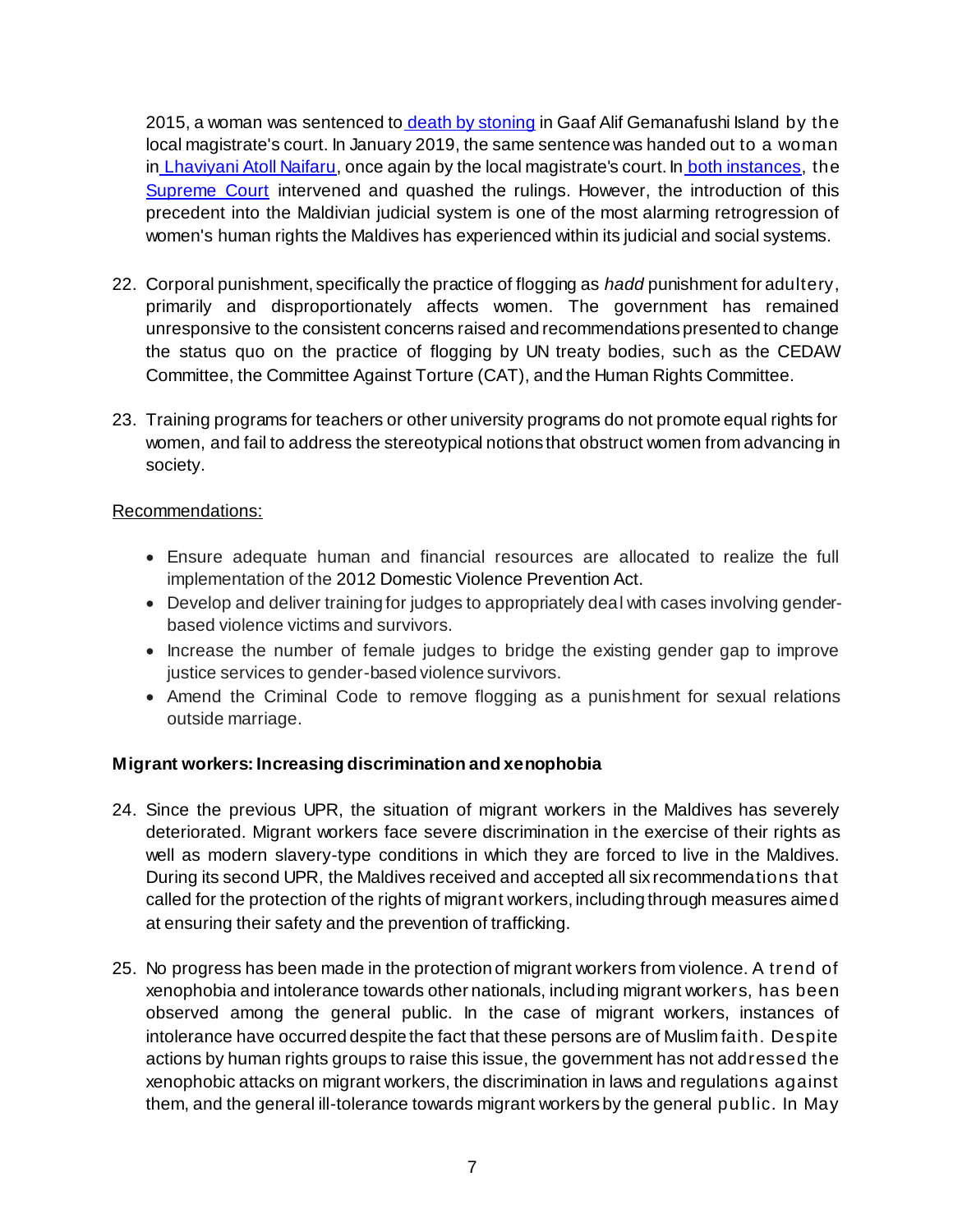2019, the Prison Audit Report found that migrant workers were subjected to highly discriminatory conditions in detention centers and prisons.

- 26. The government has also failed to create mechanisms that are tasked with the protection of migrant workers or that allow migrant workers to file complaints about alleged abuses. Deep-rooted corruption among certain government departments has traditionally been a key contributing factor to the poor treatment of migrant workers. Employers and recruitment agencies that traffic migrants are rarely investigated, and undocumented migrants are simply detained or deported. In April 2019, the government took some steps aimed at reducing corruption in the Department of Immigration under the Ministry of Home Affairs, by transferring most of the tasks related to the recruitment and processing of foreign workers to the Ministry of Economic Development.
- 27. For several days in February 2019, Maldives Immigration conducted an operation to 'clean up' undocumented migrant workers, during which at least 80 undocumented wor kers were rounded up and detained in order to be deported. Many of the undocumented migrant workers detained in the sweep were victims of forced labor. These migrant workers spent large amounts of money (often loaned) in order to pay employment agencies and be brought to the Maldives under the false pretense of legitimate employment. In August 2019, the Ministry of Economic Development began a project that would allow undocumented migrant workers to become legally registered to avoid being deported.
- 28. In 2013, the Maldives passed the Anti-Human Trafficking Act, which prohibits the trafficking in persons. However, the country remains on the 'Tier 2' of the US State Department's 2019 Trafficking in Persons report.
- 29. During its second UPR, the Maldives also received and accepted 12 recommendations that called for the country to become a state party to the International Convention on the Protection of the Rights of All Migrant Workers and Members of Their Families. The government also accepted two recommendations that called on the Maldives to become a state party to the Trafficking in Persons Protocol to the United Nations Convention against Transnational Organized Crime. However, there have not been any discussions in the People's Majlis around the Maldives' accession to either treaty.

- Accede to the International Convention on the Protection of the Rights of All Migrant Workers and Members of Their Families without further delay.
- Adopt and implement legislation to ensure the protection of migrant workers from xenophobic and racial discrimination, and the prevention of discrimination against them.
- Take effective measures to prohibit exploitative labor practices against migrant workers and afford them all rights assured in the Employment Act.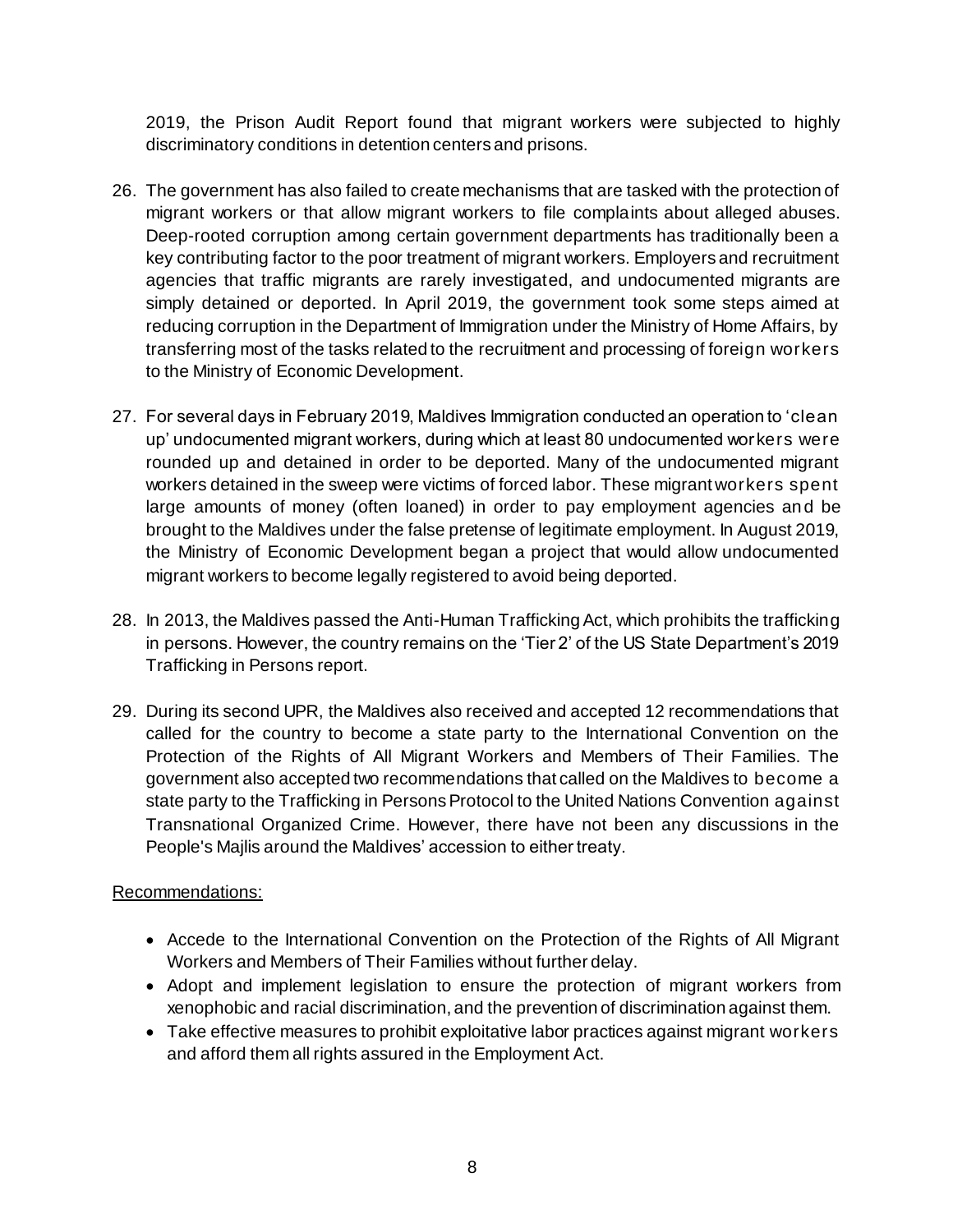#### **Administration of justice: Reforms underway**

- 30. Under President Ibrahim Mohamed Solih's administration, the use of the judiciary as a tool of political repression has ceased. During its second UPR, the Maldives received and accepted all 17 recommendations concerning the rule of law and the administration of justice, including 16 recommendations that called on the government to ensure the independence of the judiciary.
- 31. As part of the new government's full legal audit of anti-democratic laws adopted by the previous administration, the People's Majlis has undertaken a process of amending existing legislation related to the administration of justice, including the Judicature Act and the Judges Act. These two laws contained regressive provisions, such as lowering the criteria to become a judge and granting lifetime tenure for certain judges.
- 32. The Attorney General has announced work on several legislative projects. However, the content of these proposed laws has not been revealed to civil society or the public.
- 33. In August 2019, following legislative changes adopted the People's Majlis, the Department of Judicial Administration (DJA) was moved to fall under the organizational control of the Judicial Service Commission (JSC), the body responsible for providing administrative support to the courts - mainly the Supreme Court. A reform of the JSC has been undertaken through amendments to the JSC Act by the People's Majlis.
- 34. Over the past year, the JSC has taken some positive actions. In June 2019, the JSC began investigating judges accused of misconduct and judicial corruption. Eight judges have been under investigation by the JSC, including three Supreme Court Justices, one Drug Court judge, and five magistrates. One Supreme Court Justice, accused of subverting the course of justice and corruption, was dismissed in August 2019. In September 2018, despite Islamist pressure, the People's Majlis approved two female Supreme Court Justices for the first time in the country.
- 35. In July 2019, the President, Vice-President, and Executive Committee Members of the firstever Bar Council in the Maldives was elected. The government has also indicated that it plans to establish a Public Defenders' Office.

- Implement recommendations made by the report of the former UN Special Rapporteur on the Independence of Judges and Lawyers in May 2013.
- Propose necessary amendments to the Constitution to reform the composition of the Judicial Service Commission.
- Bring the Department of Judicial Administration under the Judicial Service Commission.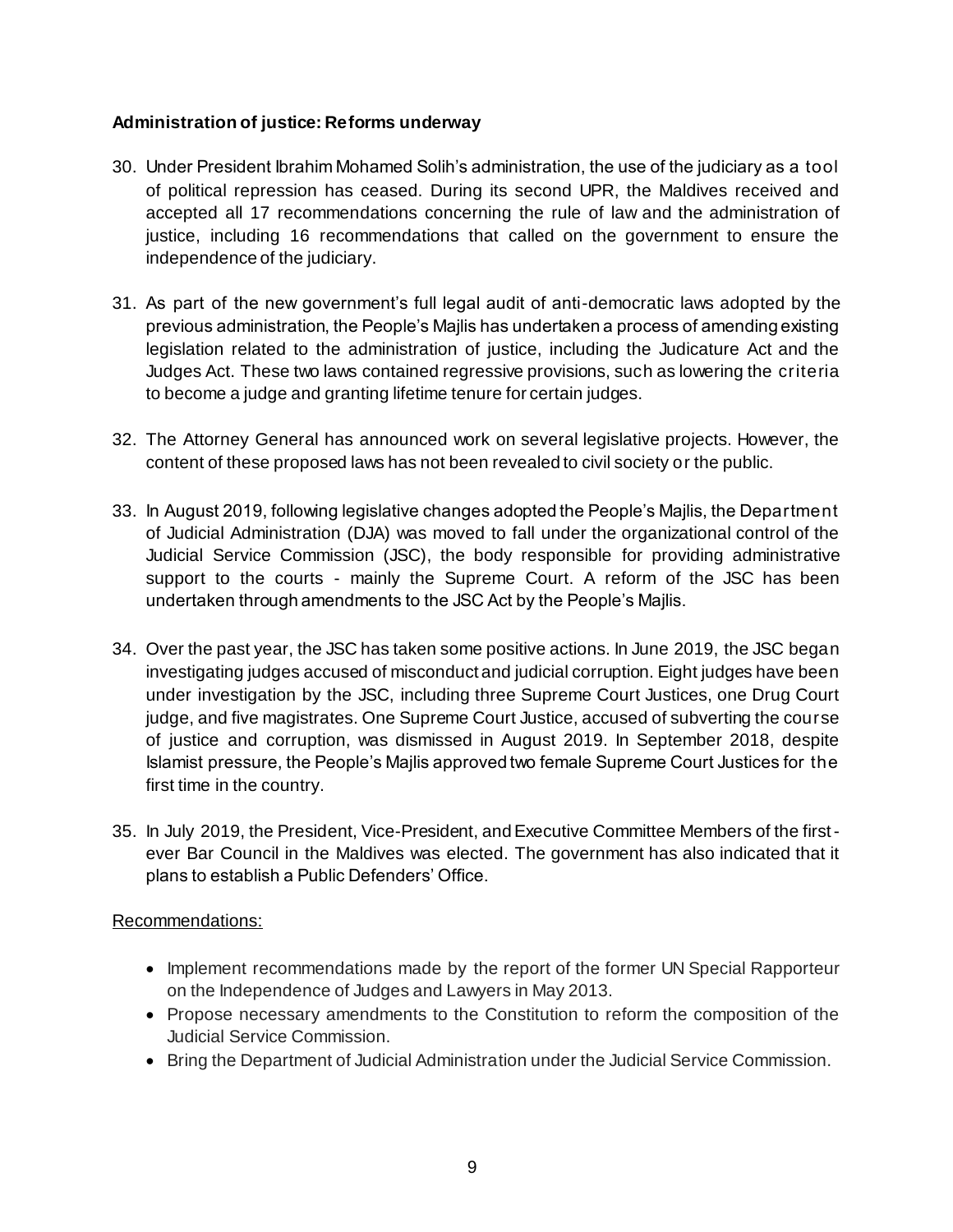## **Law enforcement: Human rights training not properly implemented**

36. Human rights training is included in the basic training curriculum of the Maldives Police Service. However, it is evident by the conduct of police officers (both men and women) that no meaningful implementation of this curriculum has been conducted. The content of the human rights curriculum used to train other law enforcement agencies is unknown. During its second UPR, the Maldives received and accepted two recommendations that called for the strengthening of human rights training for law enforcement officials.

#### Recommendations:

- Provide adequate training for law enforcement officers to identify and properly investigate hate crimes in both offline and online environments.
- Incorporate internationally accepted human rights elements and principles into the training curriculum for the police academy and increase their awareness within the police service.

#### **Accountability for past abuses remains elusive**

- 37. With regard to the issue of accountability for past human rights violations, there is still no mechanism in the Maldives to hold those alleged of carrying out unlawful orders or those who gave unlawful orders to law enforcement officers accountable. In many cases, these individuals remain in their positions of power within the new government.
- 38. The Supreme Court ruling on 1 February 2018 that ordered the release of nine political prisoners and the re-investigation of allegations made against these persons remains partly unenforced. Despite the release of some of the other political prisoners, re-investigations of allegations have not commenced. In addition, several victims of unfair detentions and trials on politically-motivated charges under the previous administration remained incarcerated for several months after the new government took office in November 2018.
- 39. The government assured civil society of a Transitional Justice Bill that will address politically-motivated arrests and detentions, and violations of the right to freedom of expression and freedom of peaceful assembly in the recent years. However, the proposed legislation does not address human rights violations committed before 1 January 2012. If adopted in the current form, the proposed bill would result in impunity for abuses perpetrated under previous governments, such as the administration under former President Maumoon Abdul Gayoom from 1978 to 2008. Former president Gayoom is part of the current government coalition, a fact that may pose obstacles to attempts to address human rights violations that occurred during his presidency.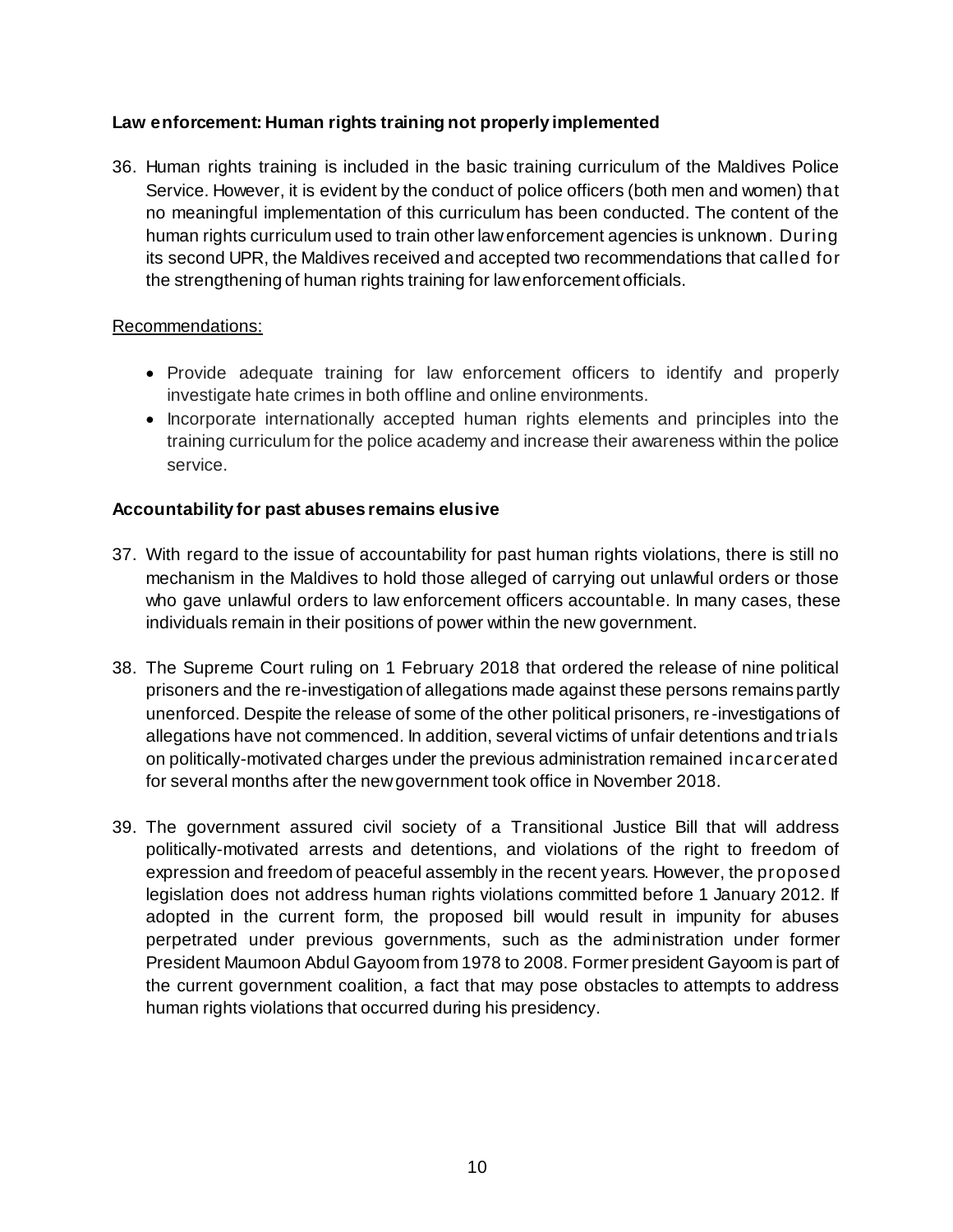## Recommendations:

- Implement a holistic transitional justice mechanism aimed at addressing serious human rights violations committed by, or with the acquiescence of, state actors prior to 2012.
- Issue a public apology for past serious human rights violations committed by, or with the acquiescence of, state actors.
- Provide adequate reparation to victims and survivors of past serious human rights violations committed by, or with the acquiescence of, state actors.

# **Detention conditions: Slow implementation of domestic body's recommendations**

- 40. Despite the government's stated commitment to implement all of the recommendations recently made by a domestic body, the timeline set for the implementation of some of the recommendations has already passed and no action has been taken by the authorities.
- 41. On 18 December 2018, the government appointed a temporary Prisons Audit Commission to conduct a full review of the condition in prisons and police custodial centers and their adherence to the Standard Minimum Rules for the Treatment of Prisoners. A comprehensive audit was conducted and 182 recommendations were made to the government on numerous issues, including: reduction of the prison population; improved access to, and effectiveness of, medical care in places of detentions; accountability of prison officials; and legislative amendments. The report was handed over to the President in April 2019 and was published with some redactions in May 2019.
- 42. During its second UPR, the Maldives received and accepted one recommendation that called for a review of the treatment of all detainees to ensure that their rights, safety and security are fully respected.

## Recommendations:

- Implement all the recommendations made by the 2019 Prison Audit Report before the next UPR cycle.
- Create a permanent and independent mechanism tasked with the regular monitoring of conditions in prisons and other places of detention.
- Use community service and other non-custodial measures for non-violent offenders with the aim to decrease incarceration rates.

# **Torture and ill-treatment: Investigations buried amid rampant impunity**

43. Since 2015, police brutality and torture in custody have continued with impunity in the Maldives. This trend is primarily the result of impunity and the culture of protecting perpetrators by institutions. During its second UPR, the Maldives received two recommendations concerning torture and ill-treatment. The government accepted the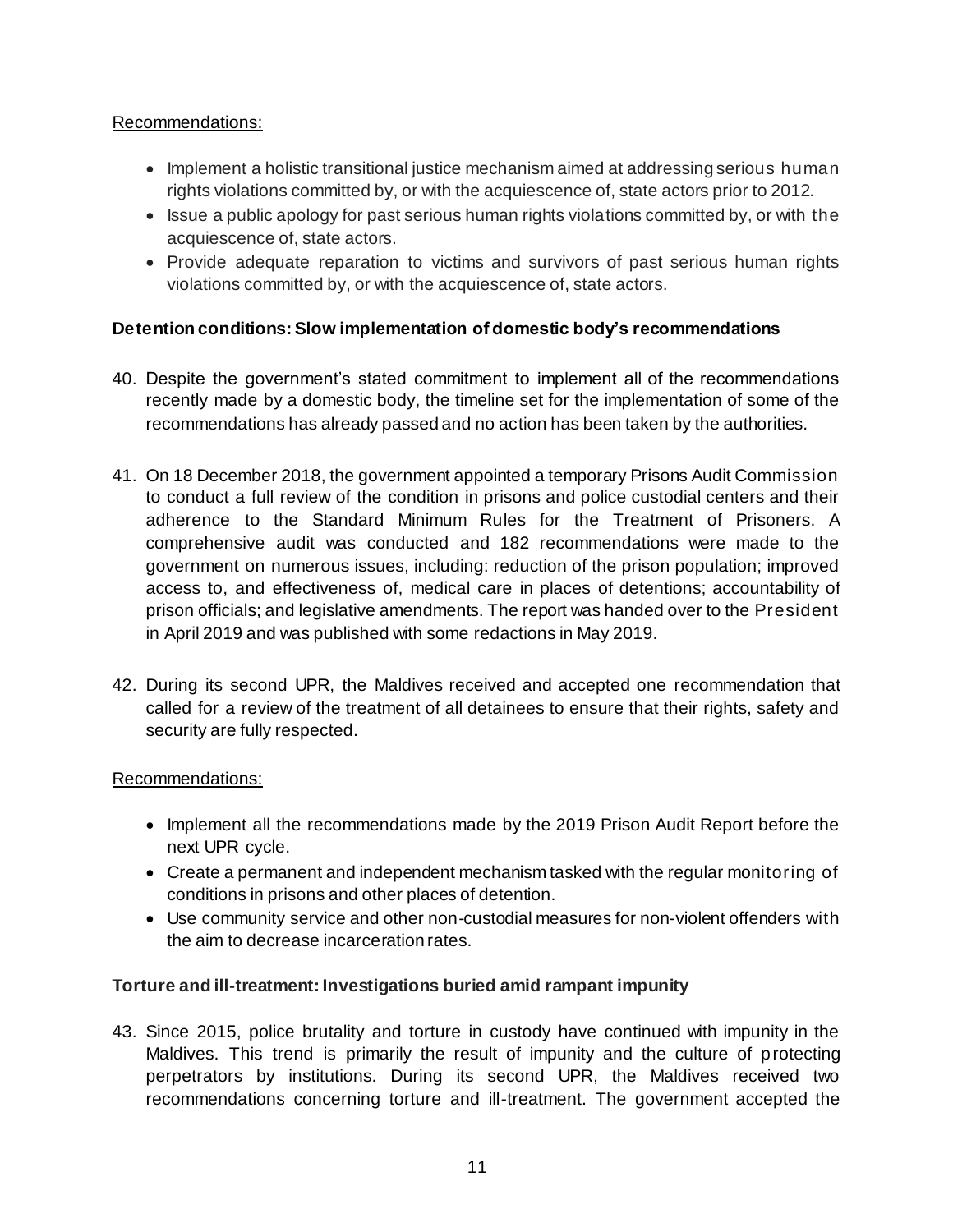recommendation that called on the authorities to investigate allegations of torture a nd illtreatment in prisons and to bring those responsible to justice. However, it did not accept the recommendation that called for an end to the application of cruel, inhuman or degrading punishments.

- 44. The HRCM, which is designated as the primary investigator of allegations of torture under the Anti-Torture Act, is not familiar with legislation surrounding criminal investigations, such as the Criminal Procedure Code and the Criminal Code. Statistics found in the annual reports of the HRCM show that a very low number of investigations result in a case being sent to the Prosecutor General's Office for consideration to charge, and out of those sent most are rejected by the Prosecutor General's Office for flaws in the investigation. In the past 10 years, successive HRCMs have often failed to properly investigate allegations of torture against police. MDN has received credible reports that HRCM commissioners have personally assured the police that they assumed police were innocent with regard to allegations of torture and that the HRCM would not initiate proceedings against policemen suspected of committing torture.
- 45. Several policemen, who were recorded on video beating a group of people in July 2019, were initially suspended from their employment by the Maldives Police Service. However, their suspension was lifted following the decision of their internal Disciplinary Board. In August 2019, the Maldives Police Service stated that a criminal investigation into this case had commenced and that the suspects would no longer be allowed to interact with the public before the investigation concludes.
- 46. There is no oversight mechanism for the Maldives National Defense Force except for the Parliament's Special Committee on National Security. However, this committee is generally not accessible to the public and does not have published procedures for investigating public complaints.
- 47. The government said that it would proceed with allowing individuals complaints under Article 22 of the Convention against Torture and Other Cruel, Inhuman or Degrading Treatment or Punishment, as pledged during the UN CAT's review of the Maldives in 2018.

- Conduct training on the prevention of torture for prison officials and police personnel assigned to prisons and other places of detention.
- Conduct training for Human Rights Commission of the Maldives' investigators to enable them to adequately investigate torture allegations.
- Create a Medical Examiner's Laboratory to investigate and ascertain the causes of deaths in custody.
- Ensure proper monitoring and supervision of prison officials in the form of CCTV cameras in all prisons and other places of detention.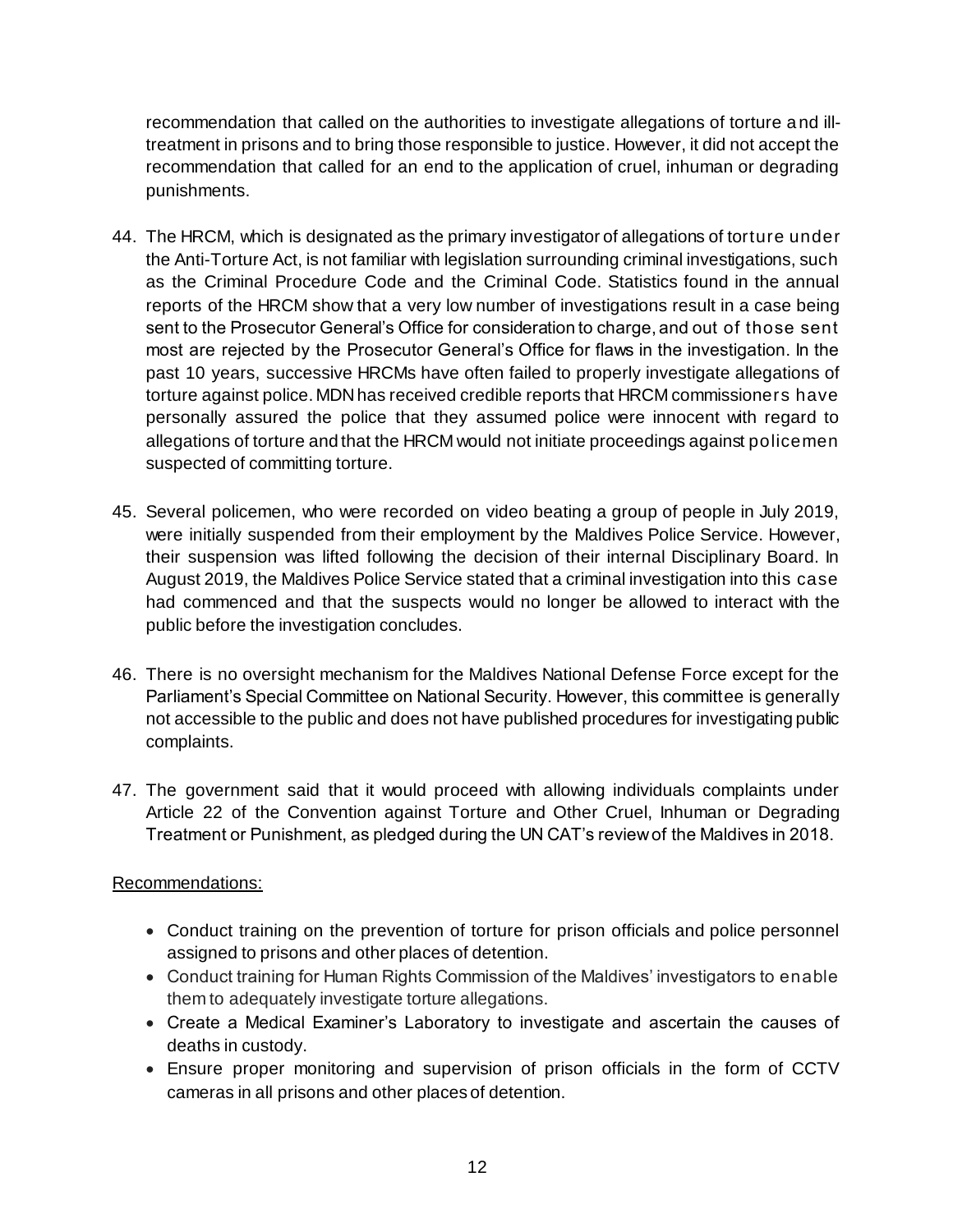- Provide the necessary human and financial resources for the Human Rights Commission of the Maldives to conduct regular visits to prisons and other places of detention.
- Allow civil society organizations to make unannounced visits to prisons and other places of detention to interview police, prison officials, and detainees.

#### **Enforced disappearances: No breakthrough in investigations**

- 48. Despite some positive steps taken by the administration of President Solih, there has been no breakthrough in the investigations into cases of enforced disappearances in the Maldives.
- 49. One of the main pledges of President Solih has been to bring justice to victims of enforced disappearance and politically-motivated and gang-related killings in the Maldives. In November 2018, President Solih appointed a special Commission on Deaths and Disappearances, which is tasked with investigating 27 cases of enforced disappearance and killings that occurred between 1 January 2012 and 17 November 2018. Such cases include the murders of moderate religious scholar and MP Afrasheem Ali and writer Yameen Rasheed (killed in October 2012 and April 2017 respectively), and the disappearance of journalist Ahmed Rilwan (last seen in August 2014). However, as of the end of September 2019, no investigations had been completed and no arrests had been made in connection with the 27 cases that are under the commission's purview.
- 50. On 1 September 2019, during a press conference to make public the preliminary findings of its investigation into Rilwan's disappearance, the Commission on Deaths and Disappearances revealed that elements within the police and senior government officials had colluded with perpetrators to cover up disappearances and obstruct the investigations.
- 51. During its second UPR, the Maldives received four recommendations that called for the country to become a state party to the International Convention for the Protection of All Persons from Enforced Disappearance (ICPPED). All four recommendations were accepted. Regrettably, there have been no discussions in the People's Majlis to implement this recommendation.

- Accede to the International Convention for the Protection of All Persons from Enforced Disappearance without further delay and incorporate its provision in domestic laws.
- Complete all investigations on pending cases of enforced disappearances, identify the perpetrators, and hold them accountable.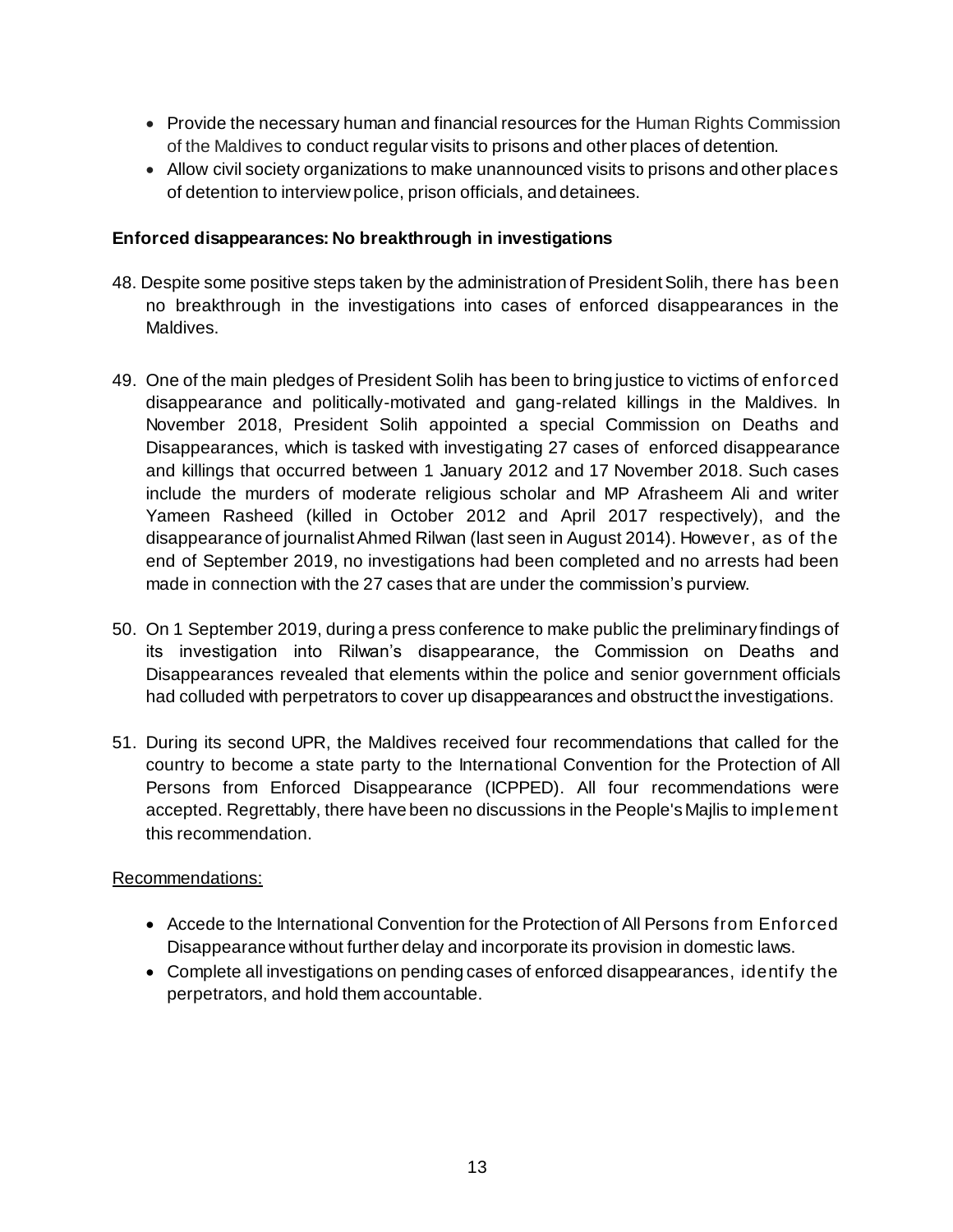## **Death penalty: No progress towards complete abolition**

- 52. Since 2015, there have been no efforts to move towards the complete abolition of the death penalty in the Maldives. During its second UPR, the Maldives received (and did not accept) 25 recommendations concerning the use of the death penalty. Thirteen recommendations called for the continuation of a moratorium on the use of the death penalty.
- 53. In November 2018, during the UN CAT's review of the initial report of the Maldives, the government delegation pledged to reinstate the moratorium on the death penalty and commute all death sentences to life imprisonment. Furthermore, the delegation expressed the intention to vote in favor of the UN General Assembly resolution on the moratorium on the use of the death penalty. Despite this pledge, in December 2018, the Maldives voted against the resolution and the government declared that executions will resume after judicial reform.
- 54. In response to a Right to Information application, in June 2019 the Maldives Correctional Service revealed that as of November 2018 there were 28 prisoners on death row – an increase from the 11 recorded in early 2014. The RTI also mentioned that nine individuals have had their death sentences commuted to life imprisonment since the change of government in late 2018.
- 55. Four of the recommendations received in 2015 also called for a ban on death sentences against persons who are below the age of 18 at the time of the commission of t he alleged offense. The current laws do not allow for a minor to be sentenced to death. However, it allows suspended sentences for persons who are below the age of 18, as a result of which minors are placed under house arrest until they turn 18, when the death sentence then comes into effect.

## Recommendations:

- Immediately reinstate the moratorium on the use of the death penalty and commute all death sentences to life imprisonment.
- Make public all information concerning the use of the death penalty, including detailed statistics on the existing death row population in the Maldives.
- Accede to the Second Optional Protocol to the International Covenant on Civil and Political Rights, aiming at the abolition of the death penalty.

## **Freedom of religion or belief: Religious extremism on the rise**

56. Since the previous UPR, those who have used social media to convey liberal, progressive, or secular views continue to come under attack by religious extremists. The attacks have not been limited to those who promote views against Islamic law (Shari'a). Religious extremists and licensed clerics have labeled anyone who disagrees with their interpretation of Shari'a or prescriptions of Islam as 'anti-Islamic.' During its second UPR, the Maldives